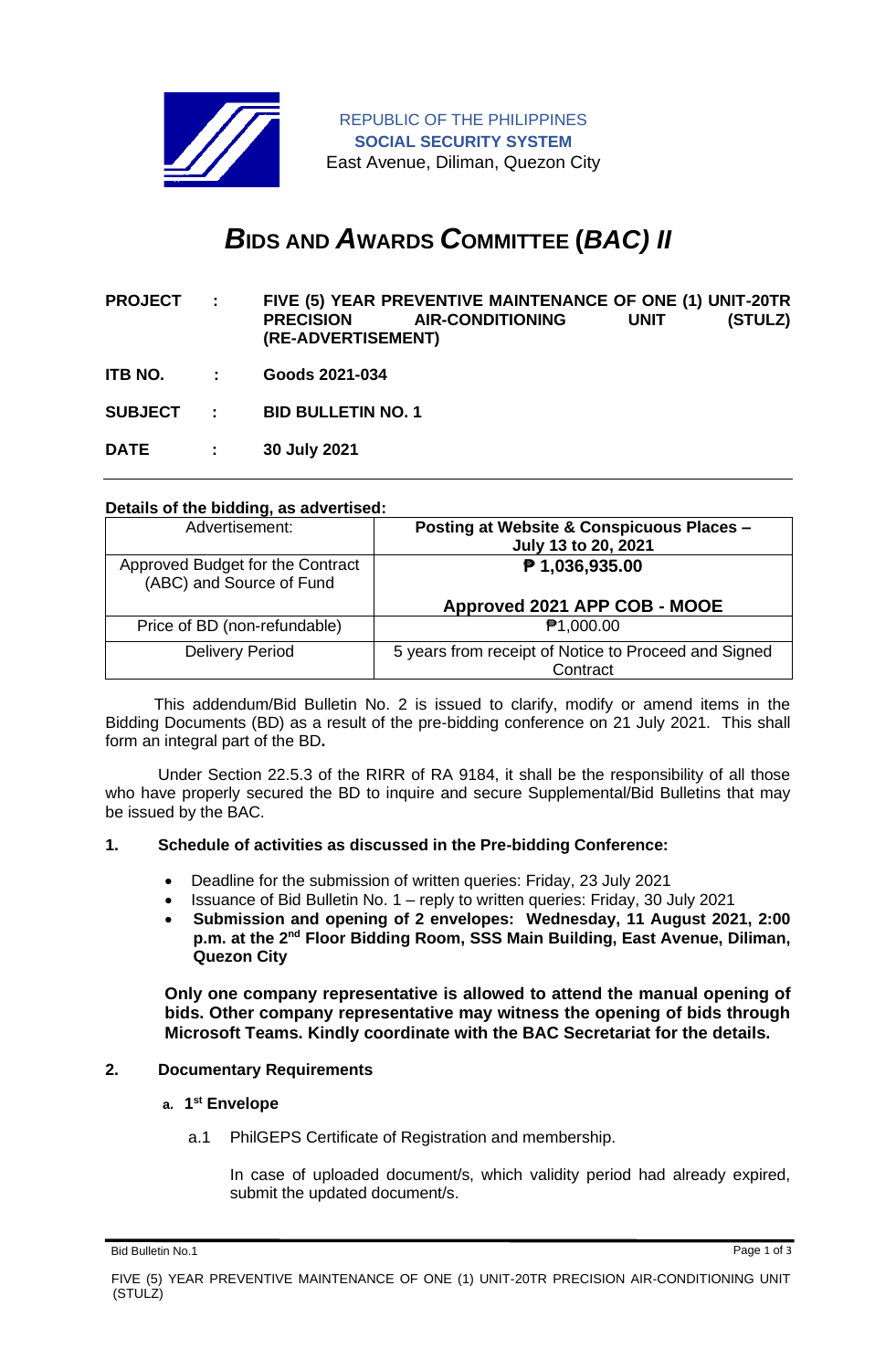- a.2 Statement of all its Ongoing Government and Private Contracts, including contracts awarded but not yet started, if any, whether similar or not similar in nature and complexity to the contract to be bid;
- a.3 Statement of Single Largest Completed Contract (SLCC) similar to the project to be bid, **with supporting documents**, equivalent to at least **50% of the ABC**, completed **within five (5) years** prior to the submission and opening of bids, adjusted by the bidder to current prices using PSA's consumer price index;

For this purpose, similar contracts shall refer to Contract for Preventive Maintenance of Precision Air-conditioning Unit

- a.4 NFCC Computation or committed Line of Credit (form supplied)
- a.5 JVA, in case of Joint Venture Class "B" Documents (Each partner of the joint venture shall submit the legal eligibility documents. The submission of technical and financial eligibility documents by any of the joint venture partners constitute compliance)
- a.6 Bid Security (2% of the ABC for Cash or Manager's/Cashier's Check payable to SSS or Bank Draft of the ABC, 5% of the ABC for Surety Bond **or** Bid Securing Declaration – form supplied) and **a copy of the Authority to Notarize from the Notary Public).**
- a.7 Technical Documents project requirements
	- Section VI Schedule of Requirements (page 28)
	- Section VII Statement of Compliance with the Technical Specifications (pages 29 to 32)
- a.8 Omnibus Sworn Statement (form supplied) **and a copy of the Authority to Notarize from the Notary Public.**
- a.9 Foreign ownership limited to those allowed under the rules may participate in this Project, provided must submit any of the following:
	- Copy of Treaty, International or Executive Agreement; Or
	- Certification from the relevant government office of their country stating that Filipinos are allowed to participate in government procurement activities for the same item or product.
	- Certification from the DTI if the Bidder claims preference as a Domestic Bidder or Domestic Entity.

## **b. Checklist of the 2nd envelope:**

- b.1 Bid Form (form supplied) pages 38 to 39
- b.2 Bid Breakdown (form supplied) page 40

### **c. Additional Requirements to be submitted by the bidder with the Lowest Calculated Bid**

- c.1 2020 Income Tax Return filed through Electronic Filing and Payment System (EFPS) corresponding to the submitted Audited Financial Statement;
- c.2 Quarterly VAT for the period October 2020 to March 2021 or latest available Quarterly VAT;
- c.3 Documents listed in the Platinum Membership and updates, if any;
	- ⚫ SEC/DTI Registration
	- 2021 Mayor's Permit
	- Valid Tax Clearance
	- ⚫ 2020 Audited Financial Statement filed through EFPS

Bid Bulletin No.1 Page 2 of 3